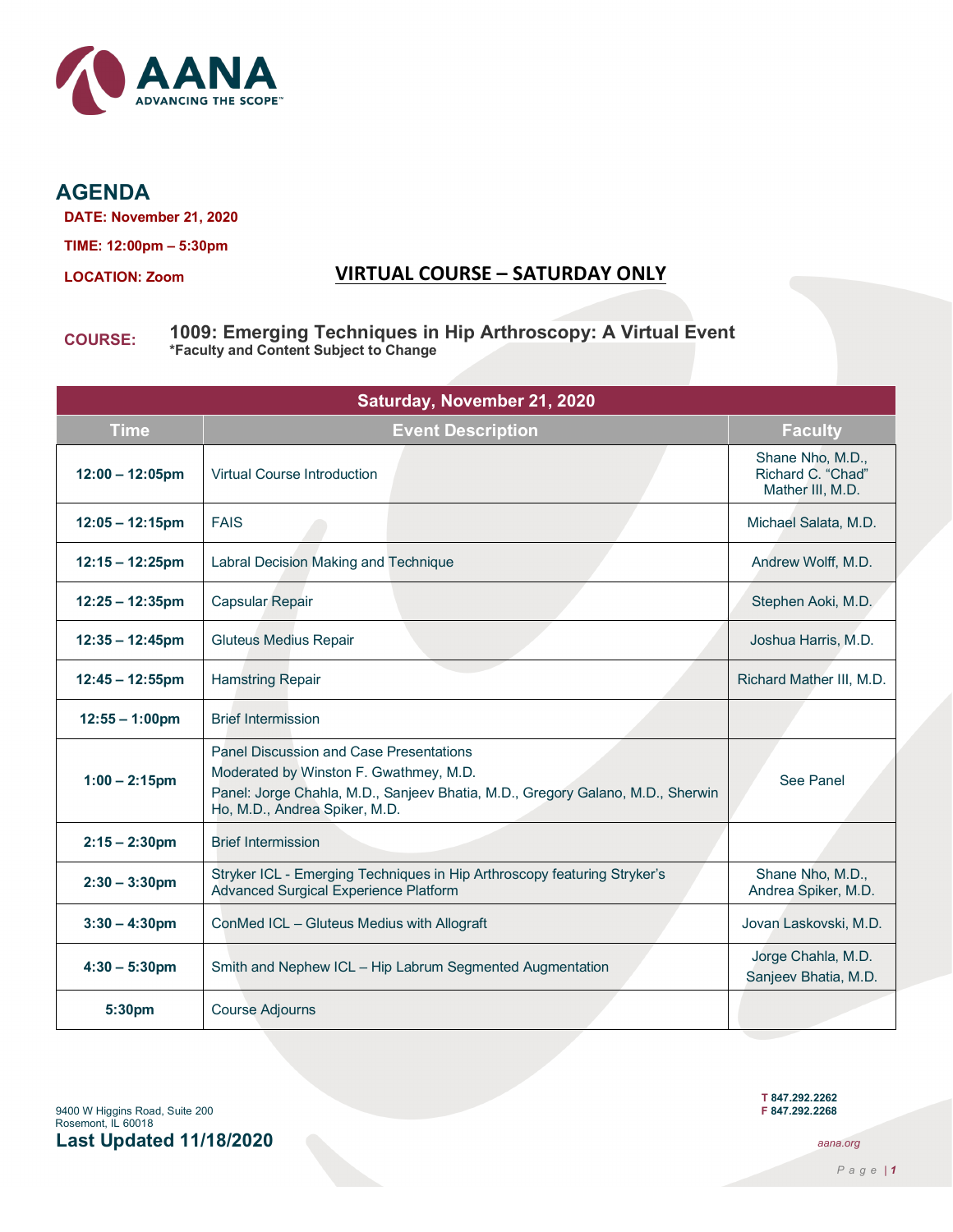

# **Many thanks to our faculty…**

**Course Chair:** Shane J. Nho, M.D. **Master Faculty:** Richard C. "Chad" Mather III, M.D.

#### **Faculty:**

Stephen Aoki, M.D., Sanjeev Bhatia, M.D., Jorge Chahla, M.D., Ph.D., Gregory John Galano, M.D., Joshua Harris, M.D., Sherwin Ho, M.D., Jovan Laskovski, M.D., Michael Salata, M.D., Andrea Spiker, M.D., Andrew B. Wolff, M.D.

9400 W Higgins Road, Suite 200 **F 847.292.2268** Rosemont, IL 60018 **Last Updated 11/18/2020** *aana.org*

**T 847.292.2262**

*Page | 2*